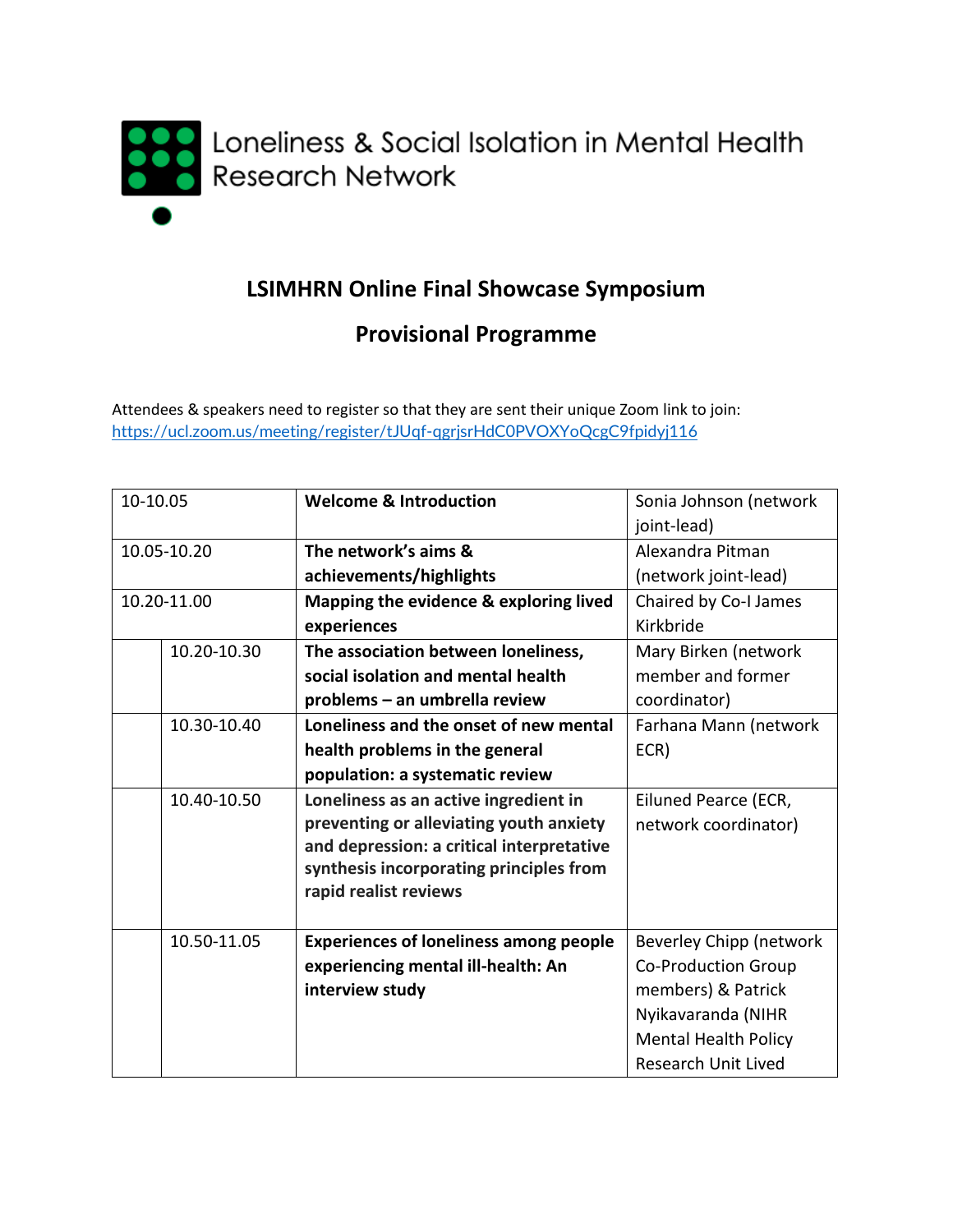|             |                  |                                                     | <b>Experience Working</b>      |
|-------------|------------------|-----------------------------------------------------|--------------------------------|
|             |                  |                                                     | Group member)                  |
| 11.05-11.15 |                  | <b>Break</b>                                        |                                |
|             | 11.15-11.30      | What do we currently know about                     | Sonia Johnson (network         |
|             |                  | loneliness, social isolation and mental             | joint-lead)                    |
|             |                  | ill-health?                                         |                                |
|             | 11.30-11.50      | <b>Discussion and Q&amp;A</b>                       | Essi Viding (Network Co-       |
|             |                  | Mentimeter: "What are the key gaps in               | $\vert$                        |
|             |                  | research?"                                          |                                |
|             | 11.50-12.00      | <b>Break</b>                                        |                                |
|             | 12.00-13.00      | <b>Parallel sessions: Plus Projects &amp;</b>       | Chaired by Plus Project        |
|             |                  | <b>Abstract Submissions</b>                         | PIS                            |
|             | Loneliness,      | Left on Read: Young people co-producing             | James Duggan (Pathways         |
|             | social isolation | new ways of thinking and feeling                    | Plus Project)                  |
|             | and mental       | loneliness                                          |                                |
|             | health in        | Loneliness in Young Adult Workers                   | Sarah Wright                   |
|             | young people     | Exploring loneliness and social isolation           | Emma Kirwan                    |
|             |                  | in young adults: a qualitative interview            |                                |
|             |                  | study                                               |                                |
|             |                  | A narrative approach to students'                   | Manel Lemmouchi                |
|             |                  | experiences of loneliness: a social co-             |                                |
|             |                  | constructionist account of mental                   |                                |
|             |                  | wellbeing in university                             |                                |
|             |                  | <b>Discussion</b>                                   |                                |
|             | Loneliness,      | The relationship between loneliness,                | <b>Billie Lever Taylor and</b> |
|             | social isolation | social isolation, depression and mother-            | Angela Sweeney                 |
|             | and mental       | infant bonding in the perinatal period: a           | (Pathways Plus Project)        |
|             | health in        | collaborative, mixed methods study (aka             |                                |
|             | parents and      | Mums Alone: The Perinatal Loneliness                |                                |
|             | farming          | Study)<br>'Just snap out of it' - The Experience of | Kate Adlington                 |
|             | communities      | Loneliness in Women with Perinatal                  |                                |
|             |                  | Depression: A Qualitative Meta-                     |                                |
|             |                  | Synthesis of the Literature                         |                                |
|             |                  | Experiencing loneliness in parenthood: A            | Rebecca Nowland                |
|             |                  | scoping review.                                     |                                |
|             |                  | Loneliness, social isolation and mental             | Matt Lobley (Pathways          |
|             |                  | health in farming communities: An                   | Plus Project)                  |
|             |                  | analysis of social and cultural factors             |                                |
|             |                  | Discussion                                          |                                |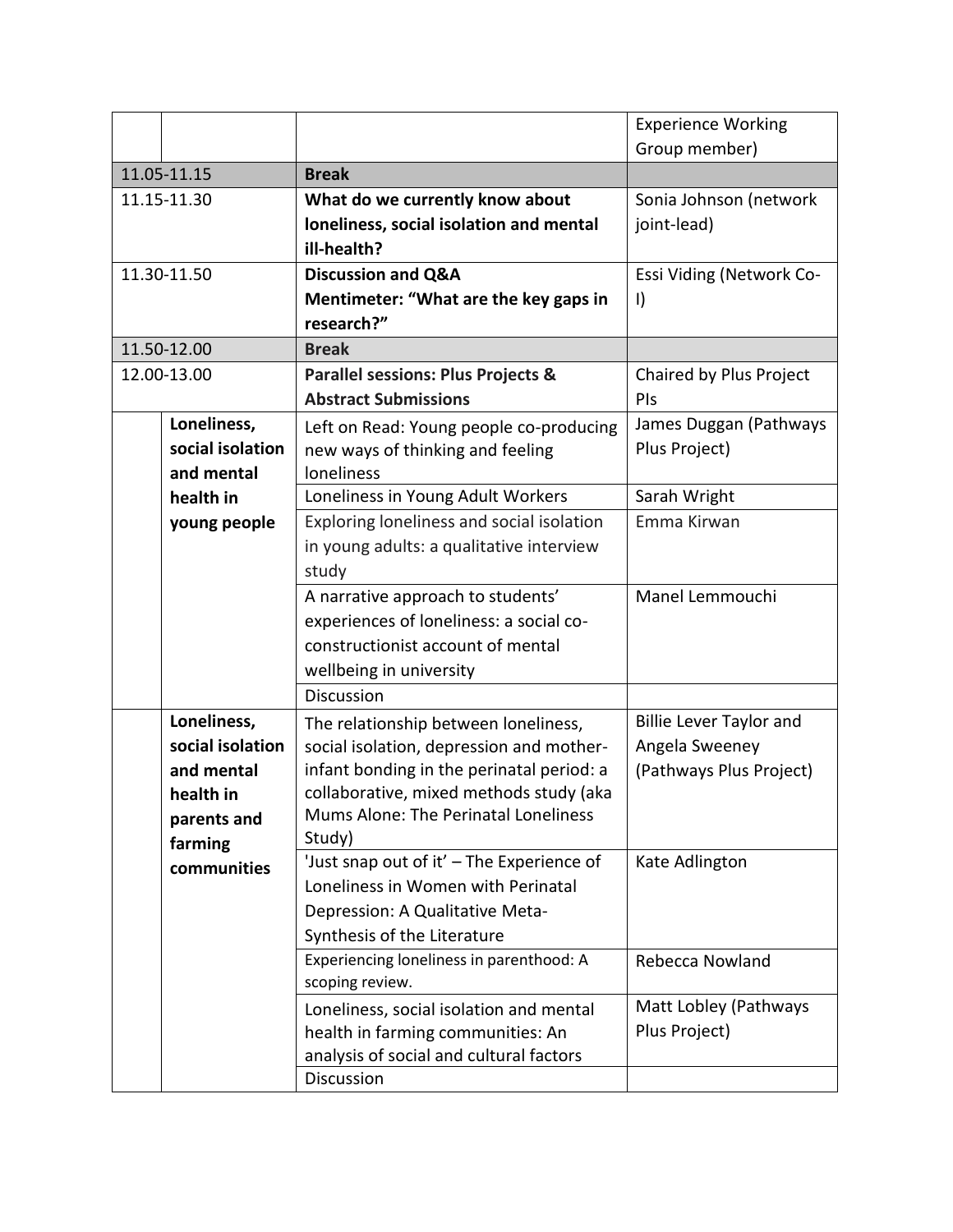| <b>Loneliness and</b>                                                        | Exploring the effects of loneliness and                                                                                                                                               | Josie Millar (Pathways                 |
|------------------------------------------------------------------------------|---------------------------------------------------------------------------------------------------------------------------------------------------------------------------------------|----------------------------------------|
| social isolation                                                             | social isolation on experiences of                                                                                                                                                    | Plus Project)                          |
| in people                                                                    | recovery and relapse in Obsessive                                                                                                                                                     |                                        |
| experiencing                                                                 | <b>Compulsive Disorder</b>                                                                                                                                                            |                                        |
| mental ill-                                                                  | Inter-relationships between loneliness,                                                                                                                                               | Ronja Christensen                      |
| health and/or                                                                | three-dimensional schizotypy, and                                                                                                                                                     |                                        |
| chronic                                                                      | depressive symptoms before and during                                                                                                                                                 |                                        |
| <b>loneliness</b>                                                            | the COVID-19 pandemic                                                                                                                                                                 |                                        |
|                                                                              | The influence of Loneliness, isolation and<br>mental health on neurodiversity (Adult<br>ADHD)                                                                                         | Angela Richards                        |
|                                                                              | An exploration of aloneness identity                                                                                                                                                  | Rowena Leary                           |
|                                                                              | <b>Discussion</b>                                                                                                                                                                     |                                        |
| Loneliness,<br>social isolation<br>and mental<br>health in other<br>specific | Investigating whether loneliness is a<br>mechanism that leads to depressive<br>symptoms in older adults who are<br>lesbian, gay, bisexual or have chronic<br>physical health problems | Gemma Lewis (Pathways<br>Plus Project) |
| groups:<br>people<br>identifying as<br>LGBTQ+, older                         | Pathways between LGBTQ migration,<br>social isolation and mental distress: The<br>temporal-relational-spatial experiences<br>of LGBTQ mental health service-users                     | Zoe Boden (Pathways<br>Plus Project)   |
| adults, care<br>home<br>residents                                            | Risk factors for loneliness in older<br>populations in Eastern Europe and<br><b>Central Asia</b>                                                                                      | <b>Tara Keck</b>                       |
|                                                                              | Measurement of social connection in<br>people living in care homes - systematic<br>review                                                                                             | Andrew Sommerlad                       |
|                                                                              | <b>Discussion</b>                                                                                                                                                                     | 20 mins                                |
| 13.00-13.45                                                                  | <b>Lunch break</b>                                                                                                                                                                    |                                        |
| 13.45-14.30                                                                  | Panel discussion on how to integrate<br>psychological and social approaches to<br>addressing loneliness and social                                                                    | Chaired by Co-I: Rosie<br>Perkins      |
|                                                                              | isolation in the context of mental health                                                                                                                                             | 5 x 3 min talks & 30 mins              |
|                                                                              | (jointly organised with The BASIL study                                                                                                                                               | discussion                             |
|                                                                              | and the Closing the Gap network)                                                                                                                                                      |                                        |
|                                                                              | Roz Shafran - CBT interventions<br>$\bullet$                                                                                                                                          |                                        |
|                                                                              | and how to integrate social<br>elements                                                                                                                                               |                                        |
|                                                                              | Simon Gilbody - BASIL study                                                                                                                                                           |                                        |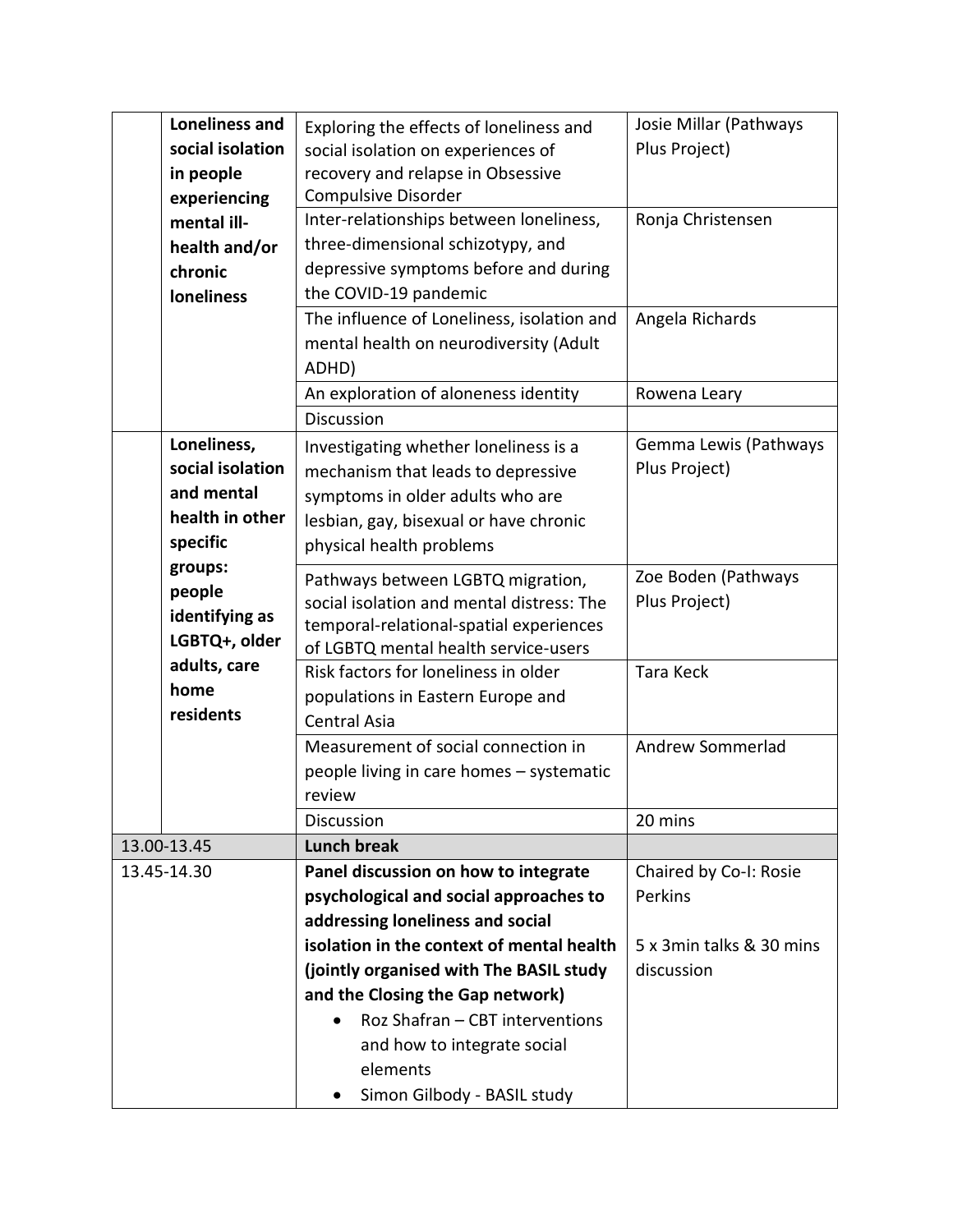|                           | Lorna Hogg representing the<br>$\bullet$<br>Groups4Health approach<br><b>Brynmor Lloyd-Evans -</b><br>community navigators trial<br>Co-production Group members |                                   |
|---------------------------|-----------------------------------------------------------------------------------------------------------------------------------------------------------------|-----------------------------------|
|                           | Anjie Chhapia & Kathleen Fraser                                                                                                                                 |                                   |
| 14.30-14.40               | <b>Break</b>                                                                                                                                                    |                                   |
| 14.40-15.40               | <b>Parallel sessions: Plus Projects &amp;</b>                                                                                                                   | Chaired by Plus Project           |
|                           | <b>Abstract Submissions</b>                                                                                                                                     | PIS                               |
| The built                 | The impact of remote working on the                                                                                                                             | Dearbhla O'Hare                   |
| environment,              | feelings of loneliness and workplace                                                                                                                            |                                   |
| remote                    | isolation on health care employees at                                                                                                                           |                                   |
| working and               | South London and Maudsley NHS                                                                                                                                   |                                   |
| remote mental             | <b>Foundation Trust</b>                                                                                                                                         |                                   |
| health support            | "I just feel lonely": The enactment of                                                                                                                          | Stephen DiDomenico                |
| in relation to            | loneliness and psycho-emotional states                                                                                                                          |                                   |
| loneliness and            | in calls made to a crisis help line                                                                                                                             |                                   |
| social isolation          | Greenspace, social isolation and                                                                                                                                | <b>Charlotte Constable</b>        |
|                           | loneliness in adolescents: considerations                                                                                                                       | Fernandez                         |
|                           | when using spatially-linked data in the                                                                                                                         |                                   |
|                           | Millennium Cohort Study                                                                                                                                         |                                   |
|                           | Who is lonely where? A systematic                                                                                                                               | Sam Fardghassemi                  |
|                           | review of the links between place and                                                                                                                           |                                   |
|                           | <b>loneliness</b>                                                                                                                                               |                                   |
|                           | <b>Discussion</b>                                                                                                                                               |                                   |
| Community                 | Loneliness, mental health and wellbeing:                                                                                                                        | <b>Bryony Porter</b>              |
| approaches to             | an acceptability and feasibility study of<br>UK Men's Shed.                                                                                                     | (Interventions Plus               |
| addressing<br>loneliness, |                                                                                                                                                                 | Project)                          |
| social isolation          | What is the feasibility of prescribing                                                                                                                          | Carly Wood<br>(Interventions Plus |
| and mental ill-           | community gardening to reduce<br>loneliness and improve wellbeing in                                                                                            | Project)                          |
| health                    | individuals with mental health problems?                                                                                                                        |                                   |
|                           | #KindnessByPost: a mixed methods                                                                                                                                | Luke Sheridan Rains               |
|                           | investigation of an innovative                                                                                                                                  | (Interventions Plus               |
|                           | participatory public health programme                                                                                                                           | Project)                          |
|                           | Do people perceive benefits in the use of                                                                                                                       | Margaux Liebmann                  |
|                           | social prescribing to address loneliness                                                                                                                        |                                   |
|                           | and/or social isolation? A qualitative                                                                                                                          |                                   |
|                           | meta-synthesis of the literature                                                                                                                                |                                   |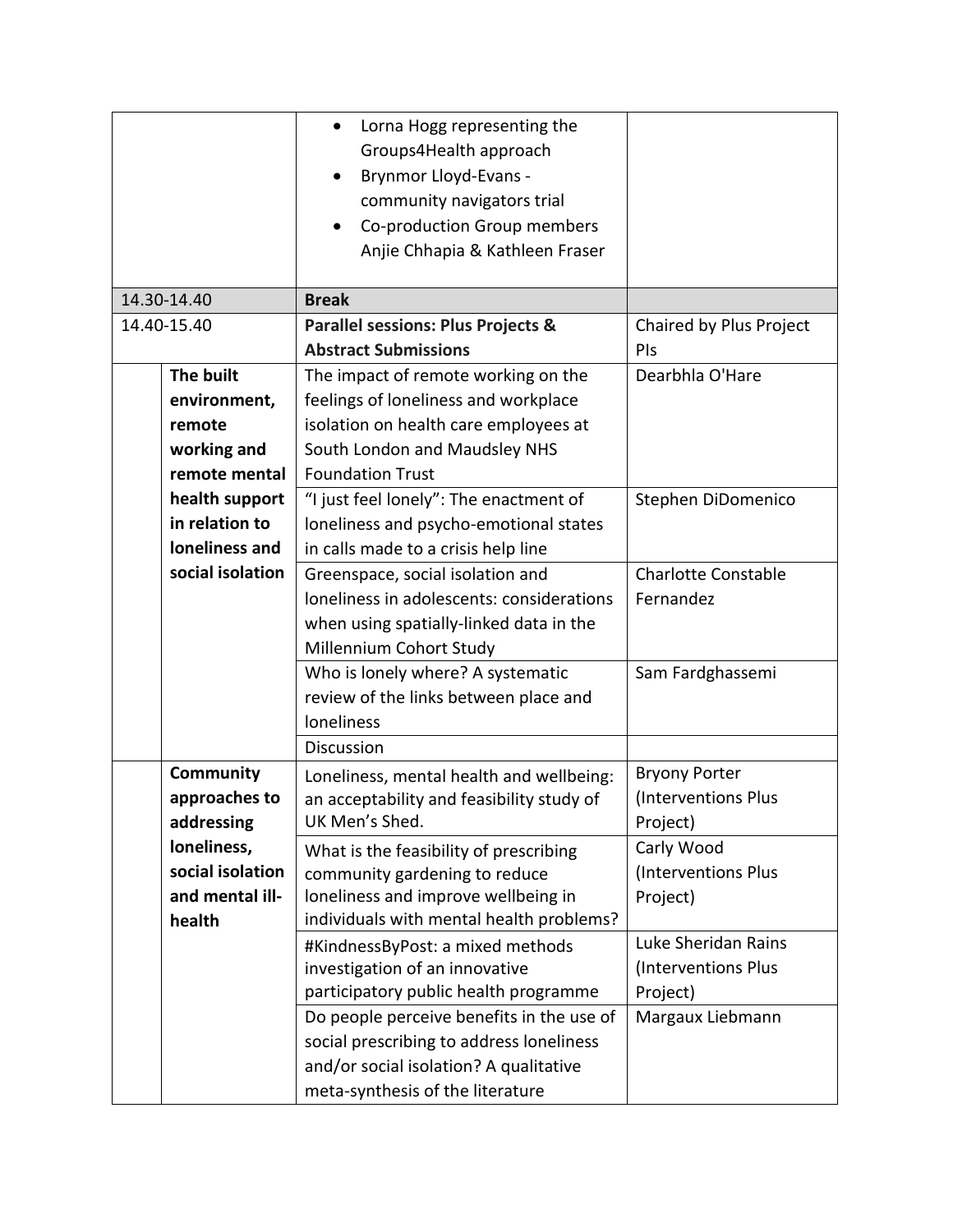|             |                      | Discussion                                  |                         |
|-------------|----------------------|---------------------------------------------|-------------------------|
|             | <b>Interventions</b> | Songs from Home: Developing and             | George Waddell          |
|             | to address           | testing an online songwriting               |                         |
|             | loneliness and       | intervention to tackle loneliness and       |                         |
|             | social isolation     | enhance social connections in order to      |                         |
|             | in clinical          | reduce symptoms of postnatal                |                         |
|             | populations          | depression                                  |                         |
|             |                      | The development and evaluation of           | <b>Thomas Cawthorne</b> |
|             |                      | Cognitive Behavioural Therapy (CBT) for     |                         |
|             |                      | chronic loneliness in children and young    |                         |
|             |                      | people                                      |                         |
|             |                      | Randomised controlled trial of the          | Dora Stefanidou         |
|             |                      | Community Navigator programme to            |                         |
|             |                      | reduce loneliness and depression for        |                         |
|             |                      | adults with treatment resistant             |                         |
|             |                      | depression in secondary mental health       |                         |
|             |                      | services                                    |                         |
|             |                      | BASIL+ trial and evidence synthesis         | Simon Gilbody           |
|             |                      | programme - an Urgent Public Health         |                         |
|             |                      | behavioural intervention to mitigate        |                         |
|             |                      | loneliness under COVID (and a living        |                         |
|             |                      | systematic review)                          |                         |
|             |                      | Discussion                                  |                         |
|             | <b>Addressing</b>    | Testing the success of an intervention to   | Manuela Barreto         |
|             | loneliness,          | reduce loneliness and increase wellbeing    | (Interventions Plus     |
|             | social isolation     | for young people with mild to moderate      | Project)                |
|             | and mental ill-      | mental health problems                      |                         |
|             | health in            | DANCE/CONNECT Applying the social           | Katey Warran            |
|             | young people         | cure approach: an exploration of            | (Interventions Plus     |
|             |                      | whether online group dance can support      | Project)                |
|             |                      | the social and mental wellbeing of young    |                         |
|             |                      | people living with anxiety                  |                         |
|             |                      | Exploring young people's views on the       | Sharon Eager            |
|             |                      | acceptability and feasibility of loneliness |                         |
|             |                      | interventions for their age group           |                         |
|             |                      | The perceived utility of strategies to      | Anna Hall               |
|             |                      | alleviate loneliness in adolescents: a      |                         |
|             |                      | qualitative analysis of data from the BBC   |                         |
|             |                      | Loneliness Experiment                       |                         |
|             |                      | Discussion                                  |                         |
| 15.40-15.50 |                      | <b>Break</b>                                |                         |